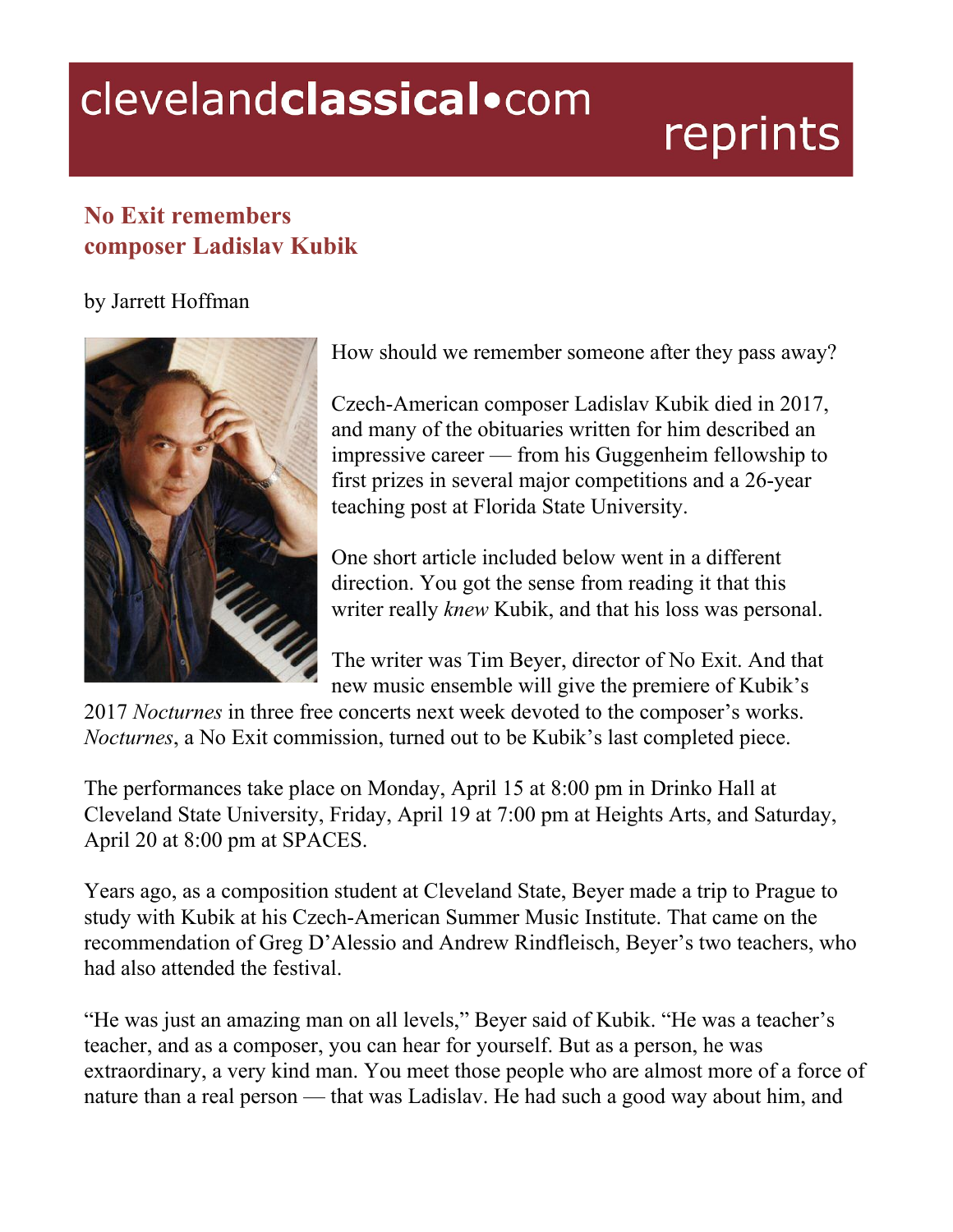he was very gregarious and charismatic. With that, his music, and what he did as a teacher, he was just larger than life."

When No Exit commissioned *Nocturnes*, the plan was to have Kubik visit Cleveland to be here in person for a retrospective of his works. "He sent me a handwritten copy of the piece, and by the time I got it and tried to get in touch with him, he had passed," Beyer said.

No Exit will surround that world premiere with Kubik's 1979 *Duo Concertante* for violin and piano, 1978 *Sonata* for viola, 1995 *Elegy in Two Movements* for cello, and 2003 *Trio "Metamorphoses"* for clarinet, cello, and piano.

"We wanted to present as much of a span of his career as we could," Beyer said. "Any composer who's been at it for a while wasn't doing the same thing in 1978 as they were in 2017."

But first, it was a struggle even to get *any* of Kubik's music following his passing. "I spent seven months digging under every rock, and couldn't find anything," Beyer said. "There are copyright disputes with his publisher, and even the Czech government has been involved."

Then Kubik's copyist, and his son, Petr, came to the rescue. "They were able to get us most of the music," Beyer said. "At one point, Petr actually went through his father's things to see what he could find. It was a very intense process."

Beyer said that both Petr and Magdalena, the composer's daughter, will be in town for the second and third concerts of the series.



It is with a heavy heart and great sadness that I report that Ladislav Kubik has died. He was an extraordinary composer, an extraordinary person....... truly larger than life. We extend our deepest felt sympathies to his family and those close to him. He was a remarkable human being.

No Exit had planned for their 2018-2019 season to present a series of concerts - comprised entirely of Ladislav's work - that would serve as a celebration of this great living composer. Ladislav wrote a new piece for us - which we just received a few weeks ago - to be premiered during this series of concerts. We plan to still move forward with this program although it is heartbreaking that the context of these concerts has changed.

If you are not already familiar with Ladislav's work, I would encourage you to go online, seek out his music and discover his brilliance for yourself.

You will be so dearly missed Ladia.